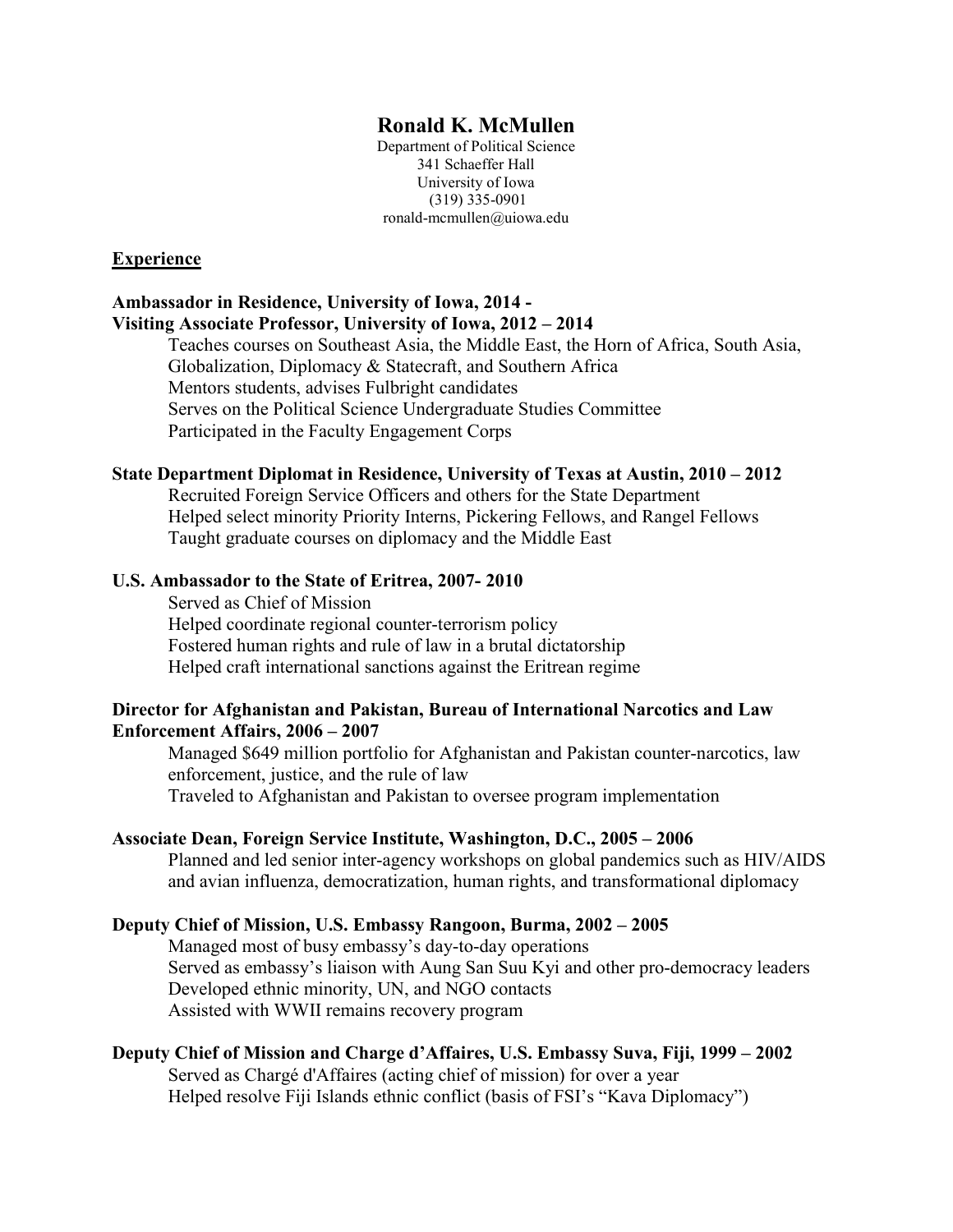Organized and led election monitoring teams Led post during official inspection that resulted in "no formal recommendations" Helped manage U.S. relations with Tonga, Nauru, and Tuvalu

## **Deputy Principal Officer, Consulate General, Cape Town, South Africa, 1996 – 1999**

Helped host Presidential, Vice Presidential, Secretary of State, and Binational Commission visits Served as post's main reporting and program officer on democratization, minority

politics, economic development, and human rights

Managed a substantial Self-Help program for underdeveloped communities

## **Afghanistan Desk Officer, 1993 – 1995**

Served as the main analyst and reporting officer on Afghanistan, as Embassy Kabul was closed during this period Coordinated closely with the United Nations on Afghanistan issues Conducted field visits to review refugee camp administration

## **Visiting Professor, U.S. Military Academy, West Point, NY, 1990 – 1993**

Taught six different undergraduate courses

Traveled to Embassy Port Moresby in Papua New Guinea and to Embassy Honiara in Solomon Islands to assist posts and U.S. Battle Monuments Commission with WWII commemorations

Mentored and advised cadets

#### **Economic Officer, U.S. Embassy Libreville, Gabon, 1988 – 1990**

Led post's economic and commercial programs, analysis, and reporting Managed a \$500,000 USAID program in Sao Tome & Principe

#### **Political Officer, U.S. Embassy Colombo, Sri Lanka, 1985 – 1987**

Managed ethnic conflict portfolio and served as civilian liaison with Sri Lankan security and law enforcement forces

Ran post's counter-narcotics portfolio, received \$50,000 grant to train mongooses to detect heroin

Helped manage post's relations with Republic of Maldives

#### **Vice Consul, U.S. Embassy Santo Domingo, Dominican Republic, 1983 – 1985**

Served as Vice Consul adjudicating immigrant and non-immigrant visas Worked as Assistant General Services Officer for second year

#### **Junior Officer, Foreign Service Institute, 1982 - 1983**

Participated in A-100, language, consular, and admin courses

## **Department of State Intern, U.S. Embassy Khartoum, Sudan, 1979**

Conducted a local wage survey, revamped position classifications Worked for USAID on ethnic mapping for stock-route project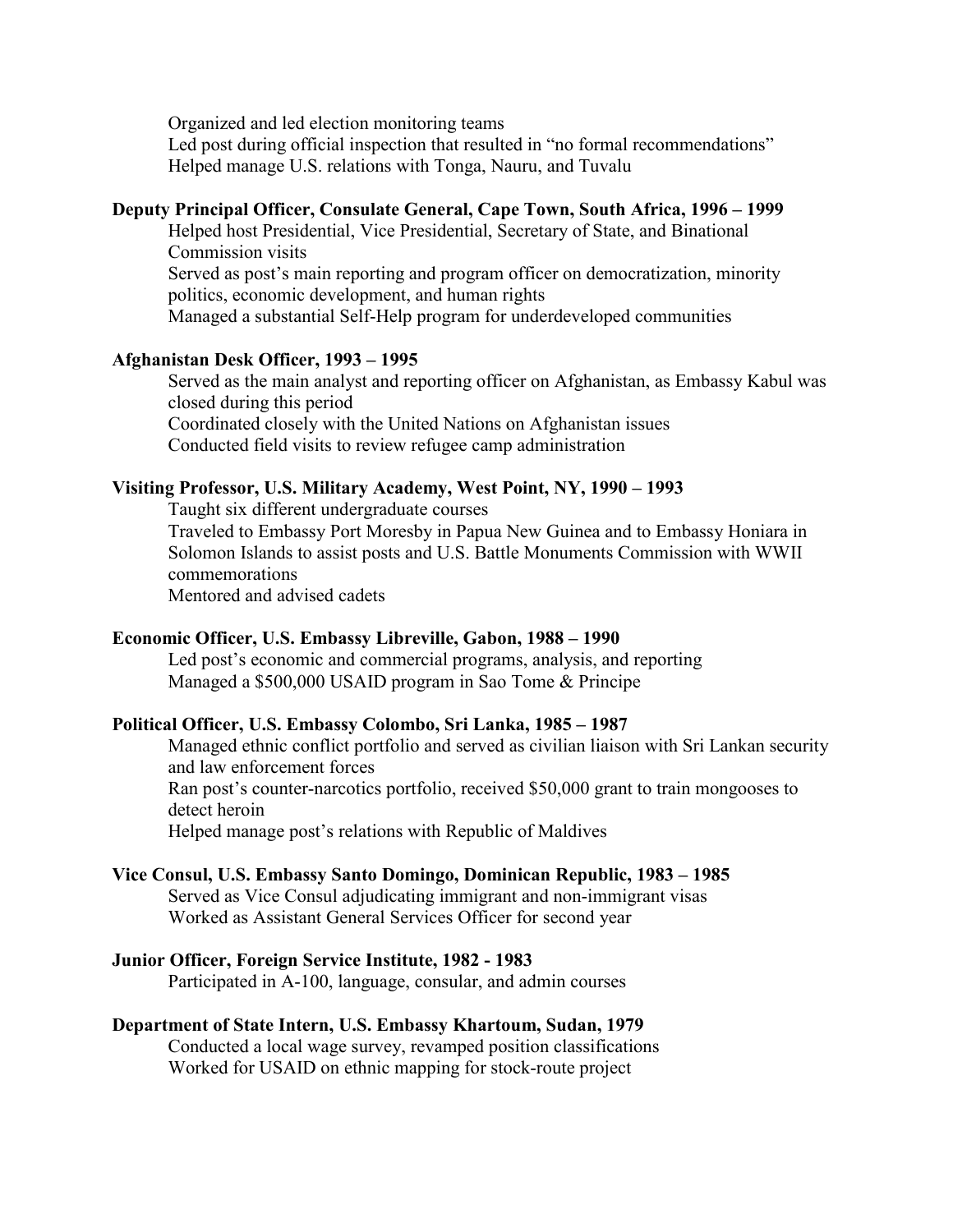## **Honors/Awards**

State Department Awards

Senior Foreign Service Performance Awards, 2003, 2004, 2008, 2009 Superior Honor Awards, 1988, 1995, 2001 Meritorious Honor Awards, 1990, 1997

## Other Awards

University of Iowa Honors at Iowa Scholar Advocate Award University of Iowa International Teaching Engagement Award 2019 University of Iowa Collegiate Teaching Award, 2017 University of Iowa Honors Program Teaching Award, 2015 U.S. Army Outstanding Civilian Service Award, 1993 Phi Beta Kappa, 1978 High School Valedictorian, 1974 Iowa All State Football Honorable Mention, 1973 Eagle Scout, 1971

# **Education**

Ph.D., University of Iowa, 1985 (Political Science) MA, University of Iowa, 1982 (Political Science) MA, University of Minnesota, 1980 (Public Affairs) BA, Drake University, 1978 (Political Science)

# **Courses Taught**

U.S. Diplomacy: Making and Implementing Foreign Policy Comparative Politics International Relations The Horn of Africa: Politics and Transnational Issues South Asia: Politics, Identity, and Conflict The Middle East: Policy and Diplomacy Southeast Asia: Democracy, Identity, and Development Politics of Southern Africa Honors Seminar on Diplomacy, Statecraft, and Foreign Policy Problems of Developing Nations Honors Workshop on the Baltic States, the U.S., and Russia Global@Iowa Honors Teaching Practicum World Politics

## **Academic Publications**

"The American Diplomatic Service," book chapter (accepted/in press) in *Modern Diplomacy in Practice,* Palgrave Macmillan, NY. Forthcoming December 2019.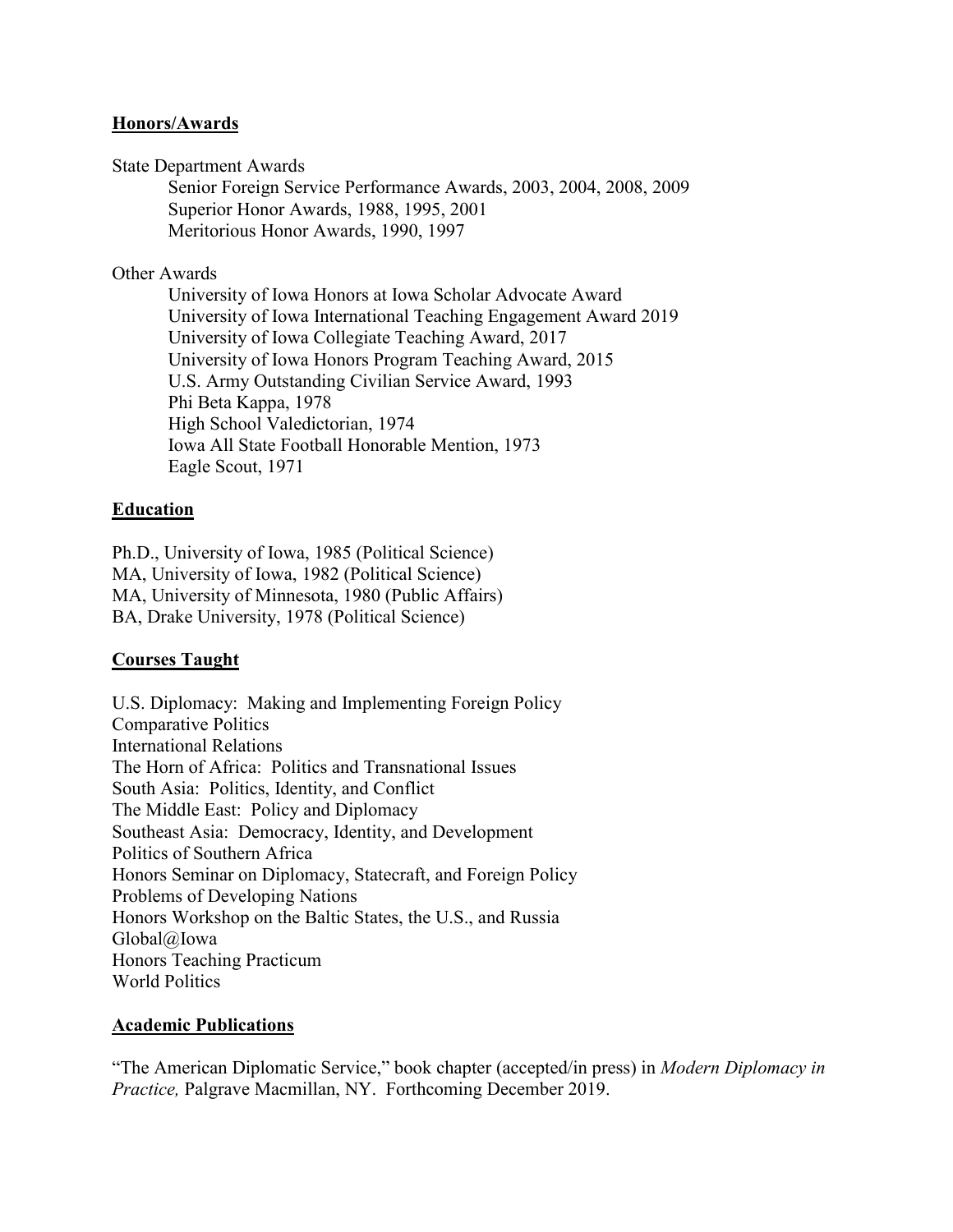"Dynamic Patronage Coalitions: A State-Society Framework for Interpreting African Politics" *Commonwealth: A Journal of Political Science* V.6 1992-1993 pp. 1–19.

"Ethnic Conflict in Russia: Implications for the United States" *Studies in Conflict and Terrorism* V. 16 1993 pp. 201-218.

"Lilliput Revisited: The Case for Free Association" *Journal of Public and International Relations* V. 4 No. 1 Fall 1983 pp. 50-60.

"Secession in Asia: The Emerging Criteria for International Acceptance" *Asian Thought and Society* V. 17 No. 50 August 1992 pp. 113-125.

"Somalia and Other Adventures for the 1990s" *Current History* V. 92 No. 573 April 1993 pp. 169-174 with Augustus Richard Norton.

"Somaliland: The Next Eritrea?" *Low Intensity Conflict & Law Enforcement* V. 2 No. 3 Winter 1993 pp. 421-433.

"The Mau Mau Experience and Prospects for Post-Insurgency Depolarization" *Sri Lanka Journal of Social Science* V. 8 No. 1&2 1985 pp. 47-60.

"Tuva: Russia's Tibet or the Next Lithuania?" *European Security* V. 2 No. 3 Autumn 1993 pp. 451-460.

Book Review of African Economic Reform: The External Dimension by Carol Lancaster in *The Journal of Developing Areas* V. 25 No. 1 October 1992 pp. 95-96.

Book Review of Economic Restructuring and African Public Administration: Issues, Actions, and Future Choices Eds. M. Jide Balogun and Gelase Mutahaba in *The Journal of Developing Areas* V. 25 No. 4 July 1991 pp. 563-564.

# **Selected Other Publications and Activities**

"Support Courageous Sudanese People with U.S. Diplomacy," *Des Moines Register*, Guest Column, 24AUG19.

"The Regional Political Context of the Film 'The Act of Killing'," panelist, Iowa City Filmscene. 26FEB19.

"Using Simulations to Foster Active Learning in the Classroom" *Poligram*, Spring 2019.

"Sudanese People need U.S. Support." *The Gazette* (Cedar Rapids), Guest Column, 26AUG19.

"Cultural Exchange Opportunities - the Fulbright Program," panelist UI Fulbright Committee workshop, 25JAN19.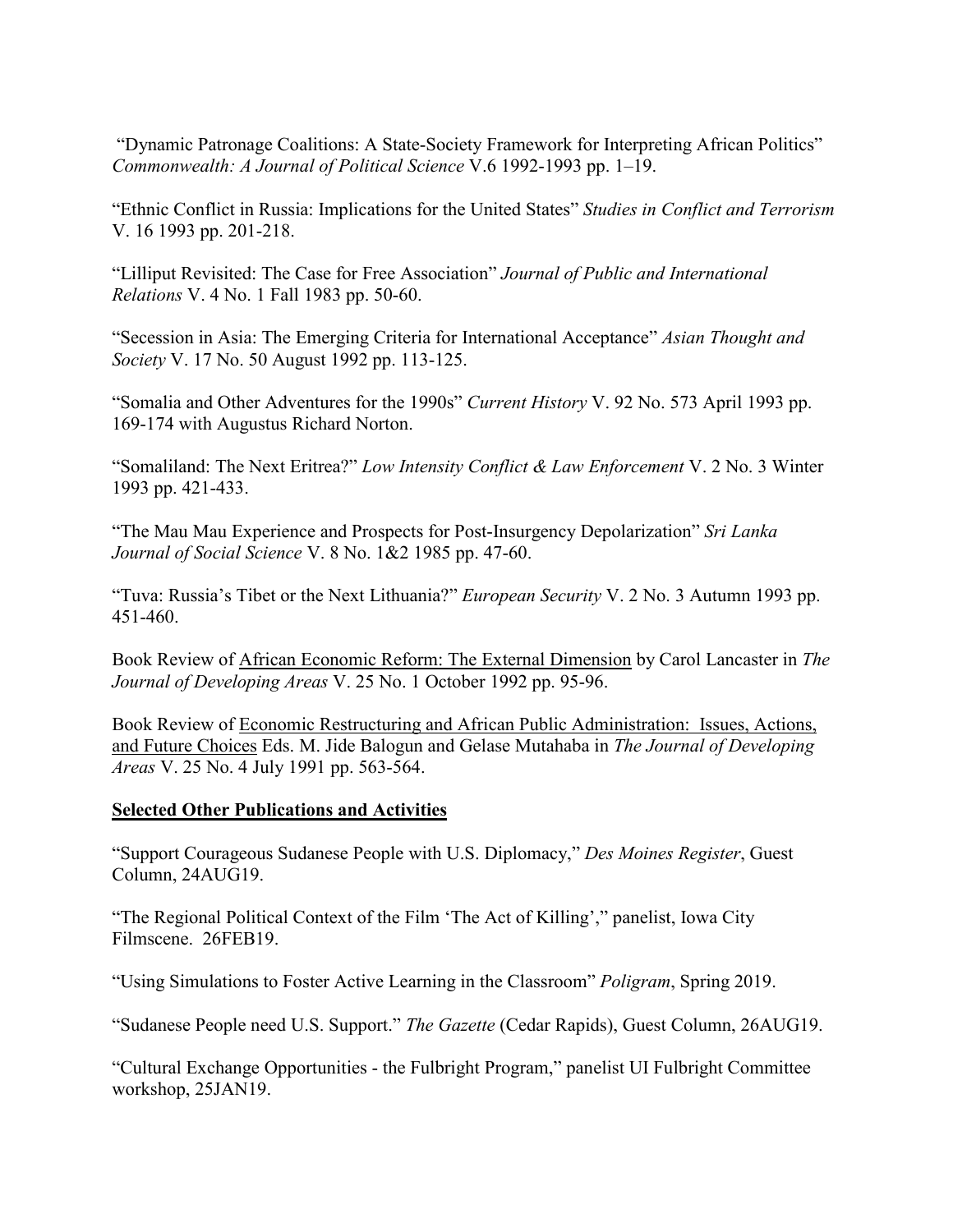"U.S. Foreign Policy, Geopolitical Realignment, and Global Stability," WorldCanvass program panelist, 5DEC18.

"Trump Trade Policies a Serious Threat," Press-Citizen, Guest Column, Iowa City, 28NOV18.

"Organizational Culture in the U.S. Military and Diplomatic Service," Guest Lecture to the University of Iowa ROTC Cadets, Iowa City. 26NOV18.

"War and Peace (?) in the Horn of Africa," Science on Tap presentation, Hancher Auditorium, University of Iowa, 15NOV18.

"The Baltic States, NATO, and Russia," Presentation to the Iowa City Foreign Relations Council, 22AUG18.

"Making Foreign Policy: The Baltic States, the U.S., and Russia," Univ. of Iowa Honors Prime Time Workshop 13-16AUG18.

"The Statecraft and Legacy of Nelson Mandela," *Talk of Iowa* program, Iowa Public Radio, 30JUL18.

"Nelson Mandela's Life of Public Service," keynote address to the Washington Mandela Fellows, Iowa City, 18JUL18.

"Iowa Needs to Leave Out Welcome Mat for Refugees," *Des Moines Register*, Guest Column, 4MAR18.

"South China Sea Crisis Negotiation Simulation," Ambassadorial Mentor, Vietnam Team, Army War College and LBJ School of Public Affairs, University of Texas at Austin, 8-11FEB18.

"Kosovo, Sovereignty, and International Recognition," presentation to The Club, Iowa City, 1FEB17.

"Post-Obama: America and the Middle East," presentation to The Triangle Club, at the University Club, 19FEB17.

"Immigration Then and Now," panelist on the WorldCanvass program, 8MAR17.

"The Trump Presidency and U.S. Foreign Policy," panelist at event sponsored by the Principal Center for Global Citizenship, Drake University, Des Moines 29MAR17.

"China, Iowa, & Diplomacy in the Trump Administration," panelist for event hosted by the *Des Moines Register*, Iowa Public Radio, and the UI Public Policy Center 3MAY17.

"New Directions in U.S. Diplomacy and Foreign Policy," presentation, Sunrise Optimist Club, Iowa City 11JUL17.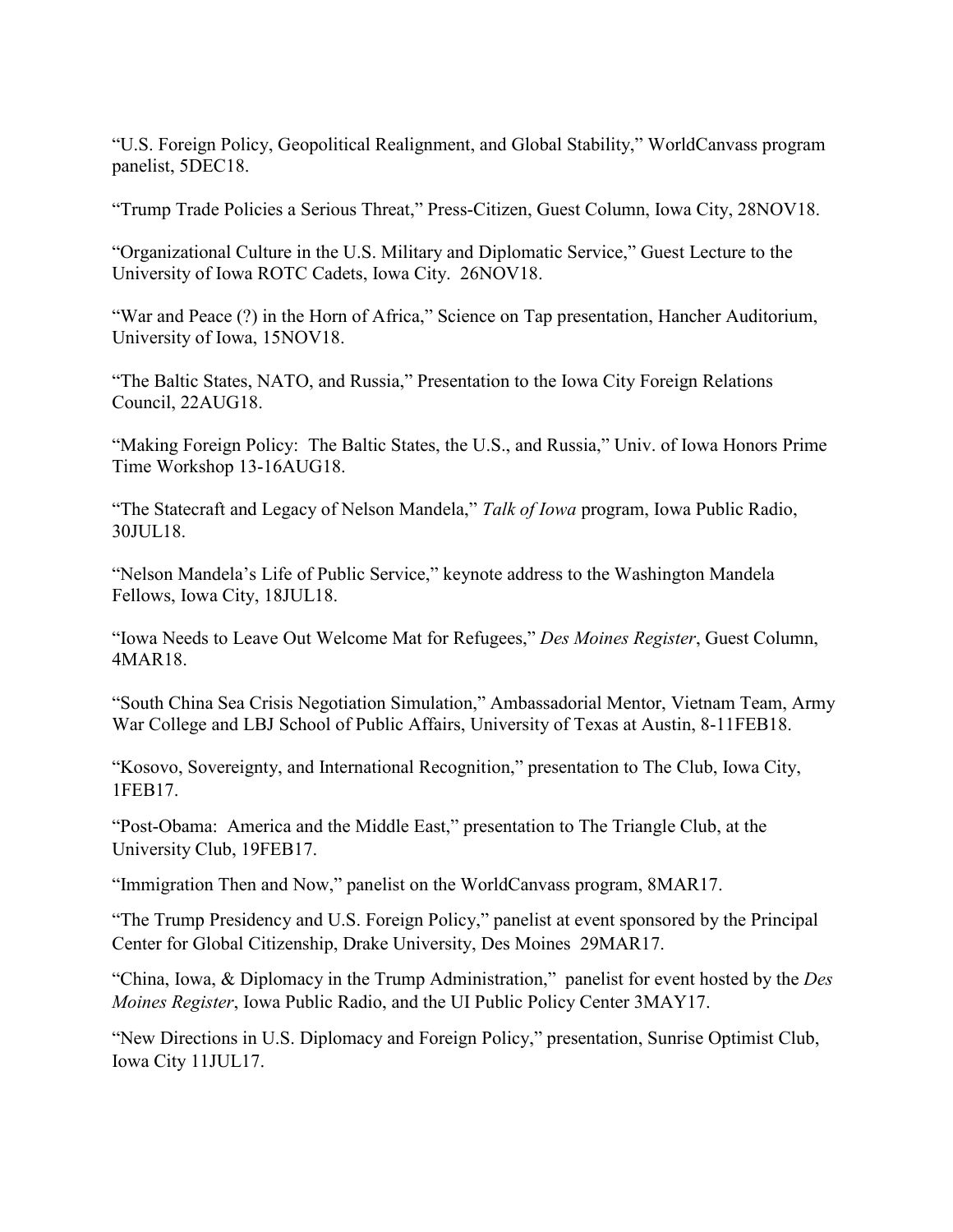"Servant Leadership: the United States and the World," presentation to the Washington Mandela Fellows 17JUL17.

"Diplomacy, Tom Sawyer, and Soft Power," Univ. of Iowa Honors Prime Time Workshop 15- 17AUG17.

"North Korea's Nuclear Ambitions," presentation to the UI Undergraduate Political Science Association 27SEP17.

"What Diplomats Really Do," presentation at Mount Mercy University, Cedar Rapids 12OCT17.

"Simulations and Active Learning in International Relations/Studies Classes," panelist, International Studies Association, Midwest Conference, St. Louis 17NOV17.

"The Mystery of the Grassley Republicans," *Des Moines Register,* Guest Column, 8DEC16.

"Fight the 'Ugly American' Stereotype," *The Gazette* (Cedar Rapids), Guest Column, 12AUG16.

"Public Sector Leadership and the Entrepreneur," Presentation to the Washington Mandela Fellows, UI Institute for International Business, 19JULY16.

"Soft Power, Human Rights, and 21st Century Diplomacy," Presentation to the Spring School, Diplomatic Academy, Kosovo Ministry of Foreign Affairs, Kosovo, May16.

"Cheap, Deadly Heroin Headed to Iowa," *Des Moines Register*, Guest Column, p. 15A, 13APR16.

"Iowa, Heroin, and Afghanistan," *The Gazette* (Cedar Rapids), Guest Column, 10APR16.

"Three Faces of Diplomacy," Keynote Address, Council for International Visitors to Iowa Cities, Iowa City, 22FEB16.

"Kashmir Crisis Negotiation Simulation," Ambassadorial Mentor, China Team, Army War College and LBJ School of Public Affairs, University of Texas at Austin, February 2016.

"Change is possible in Myanmar, but big political challenges ahead for Suu Kyi," *Iowa City Press Citizen* Guest Opinion, p. 7A, 8DEC15.

"Rebuilding Burma," *The Gazette* (Cedar Rapids), Guest Opinion, p. 1C, 6DEC15.

"International Opportunities," Presenter, The Principal Financial Group Center for Global Citizenship, Des Moines, Iowa, 2NOV15.

"The European Refugee Crisis," Moderator, Panel of Young European Leaders, Council for International Visitors to Iowa Cities (CIVIC), 5OCT15.

"Chinese student enrollment surges at University of Iowa," CNN.com interview, 2JUL15.